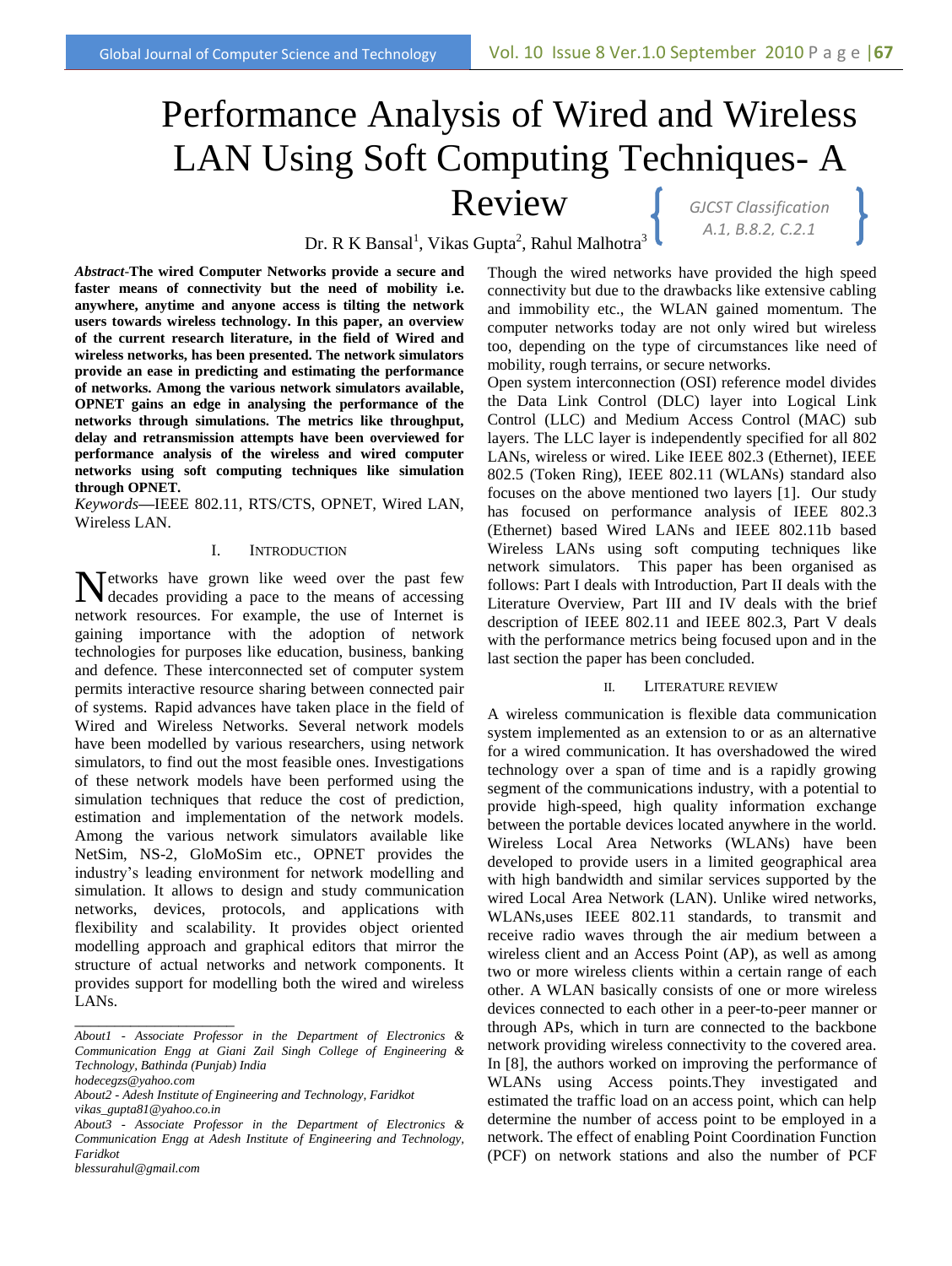stations that can be deployed per access point was also investigated. Correctly setting the number of PCF stations will help tune the performance of these nodes as well as the overall network performance. In [20], also the author introduced a wireless LAN design framework for optimal placements of access points at suitable locations to satisfy the coverage and capacity requirements of the users. Optimal planning of WLANs can result in improved Quality of Services, efficient use of resources, minimizing interference and reduced deployment cost. The performance of WLANs depends on the RF conditions in which they operate. Randomized optimization algorithms were used, to solve the AP placement and channel allocation problems like coverage, traffic, Redundancy, channel interference and wiring cost. Then the output of this algorithm was validated using OPNET.

Another important issue is the Bandwidth of wireless networks. The bandwidth of wireless local area networks is limited as compared to that of wired local area networks which provide a large bandwidth. This limitation is due to the error prone physical medium (air). The methods like tuning the physical layer related parameters [6], tuning the IEEE 802.11 parameters and using enhanced link layer (media access control) protocol were used to improve the performance of WLANs.

The IEEE 802.11 standard operates far from theoretical throughput limit depending on the network configuration [7]. An analytical model was proposed to achieve maximum protocol capacity (theoretical throughput limit), by tuning the window size of the IEEE 802.11 back-off algorithms. The main reason why the capacity of the standard protocol is often far from theoretical limit is that during the overload conditions, a station experiences a large number of collisions before its window has a size which gives a low collision probability. It was cited that proper tuning of the back-off algorithm can derive the IEEE 802.11 protocol close to the theoretical throughput limit.

The identification time is another critical indicator for the performance enhancement of RIFD in wireless systems. In [12], the authors proposed a Rician fading channel model to highlight the fading effect in Radio frequency Identification (RIFD) System, using the statistics of Bit Error Rate (BER) and Signal-to-noise Ratio (SNR). This model was employed in addition to the existing RIFD system and was used to calculate the identification time to reflect the influence of channel situation on tag identification. The simulation showed that the Fading channel effect increased the Identification time as BER varies. It was also analyzed that the wireless channel has strong effect on the identification time.

The throughput performance of WLANs is affected by the mobility of the users [19]. The wireless data connections have high bit error rates, low bandwidth and long delays. The physical and MAC layer were fine tuned to improve the performance of WLAN. The performance metrics like slot time, short Inter-frame spacing (SIFS), minimum contention window  $(CW_{min})$ , Fragmentation Threshold (FTS) and Request to send (RTS) thresholds were focused upon to reduce collisions and media access delay. Hence an increase in throughput and channel utilization occurs, which can improve the performance of Wireless networks under heavy load conditions (high BER values). The effectiveness of optional RTS/CTS handshake mechanism on the performance of IEEE 802.11 based wireless local area networks (WLANs) using OPNET was also evaluated in [21]. The impact of parameters like throughput, packet loss rate, round trip time (RTT) for packets, retransmission rate and collision count on the performance metrics like retransmissions, throughput, media access delay was presented. It was cited that handshake mechanism is useful where hidden node problem exists, but the unnecessary use of RTS/CTS mechanism increases the overhead of RTS/CTS packets. The parameters like RTS/CTS threshold, fragmentation threshold and data rate impact the performance of wireless LAN. In [3], also the authors proposed the wireless network performance optimization using OPNET Modeler. The model was simulated and the results indicated that fine tuning of these parameters can help to improve the performance of WLANs.

The impact of load, number of nodes, RTS/CTS, FTS and data rate on performance metrics like end-

to end throughput and average delay was analyzed by means of simulation. The simulation study of IEEE

802.11b wireless LAN using OPNET IT Guru Academic Edition 9.1 for improvement in the throughput by

fine tuning the attributes like fragmentation threshold and RTS threshold [1].In the literature, discussed above the performance analysis of wireless LANs has been surveyed but the use of wireless technology doesn't mean an end to the wired technology. The following literature survey provides scope of improvement in the wired technology too.

 In order to deal with burst data transmission the 100Mbps Ethernet is preferable to ensure communication performance [18]. The features of conventional protection system, including current differential protection and distance protection were analysed by the author. The disadvantages of complex power systems were pointed out. The comparative investigation of three wide area protection System (WAPS) architectures, i.e. centralized, distributed and networked using OPNET, revealed that networked structure is considered to be best due to its fast response time in terms of lesser delay or transfer time. The architecture and communication network of WAPS was investigated to utilize global information instead of local information to achieve better performance.

The load on the network server increases with increase in the user activity. An increased number of users increase the network load and degrades the performance. An effort was made to improve the performance by load balancing. Various probabilistic methods to study network performance [2] had been proposed during the research. The significance of using discrete-event simulation, as a methodology to confront network design and fine-tuning its parameters was also highlighted.

Another major problem exists in the form of network congestion. To overcome the problem of congestion, Fiber Distributed Data Interface and Asynchronous Transfer Mode type high-performance networks along with the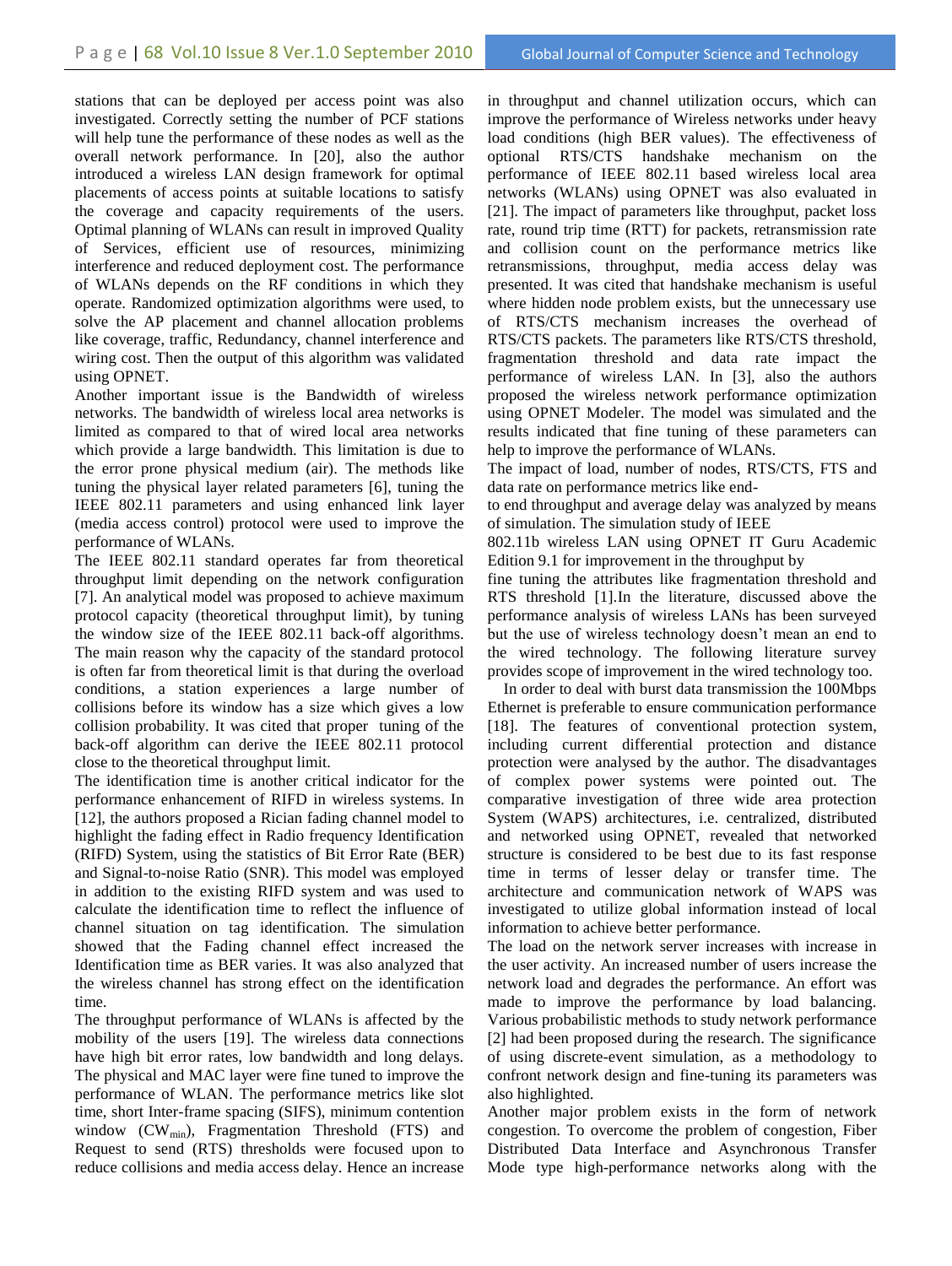bucket congestion control mechanism were modeled and simulated [4]. The effect of variation in attributes like traffic load on the performance metrics like end-to-end delay and throughput was analyzed.

The increase in traffic load effects the network performance In [5], a network model with switched Ethernet subnets and Gigabit Ethernet backbone under typical load conditions and also for time-sensitive applications such as voice over IP was modeled and simulated. The simulations were carried out to study the impact of increase in traffic load on the performance metrics like delay.

The type of routing technique used in the network is an important consideration to study the network performance. Three technologies – Internet protocol (IP), Asynchronous Transfer Mode (ATM) and Multiprotocol Label Switching (MPLS) were compared in terms of their routing capability [9]. Different performance metrics like end-to-end Delay, throughput, Channel Utilization, FTP download response time and normalized delivered traffic were analyzed using OPNET simulator. The results indicated that ATM and MPLS outperform IP (without modification) in terms of delay and response time to the exposed data. Another comparison of the performance of Gigabit Ethernet and ATM network technologies using modeling and simulation was done. Real-time voice and video conferencing type traffic were used to compare the network technologies in terms of response times and packet end-to-end delays. While ATM is a 53-byte frame connection-oriented technology, Gigabit Ethernet is a 512-byte frame (minimum) connectionless technology. The performance analysis indicated that the performance of ATM network is still very good [14]. But it does not keep up with the Gigabit Ethernets small delay time. Hence Gigabit Ethernet provides better performance than ATM as a backbone network, even in networks that require the transmission of delay sensitive traffic such as video and voice.

A new operational model called "AMP model" and an improved ack-regulation scheme called SAD to explain and improve the performance of TCP/IP over wireless networks was presented. The use of link –sharing schedulers with just two queues (ack and packet queues, with SAD implemented on ack queues) to support bidirectional traffic was also proposed. In [10], the authors analyzed TCP performance in asymmetric networks, where throughput significantly depends on the reverse direction and packet loss.

The queuing disciplines are implemented for resource allocation mechanisms. The queuing disciplines used are First-in-first out (FIFO) queuing, priority Queuing (PQ) and weighted Fair Queuing (WFQ). A comparison of different queuing disciplines for different scenarios using simulation was presented for performance evaluation [11]. By varying the queuing disciplines the parameters like End-to-End Delay and Traffic received for live streaming video were presented.The use of network connecting devices plays an important role in the network design. Various network scenarios were designed by changing the network devices like Hub, Switch and Ethernet cables using the network simulation software – OPNET. The performance of the network was analysed using various performance metrics

like Delay and collision count, Traffic sink, Traffic source and packet size. It was observed that the throughput improved and collisions decreased when the packet size is reduced [13].

 The choice of network simulator is very important for accurate simulation analysis. A comparative study of two network simulators: OPNET Modeler and NS-2 for packet level analysis was presented in [15]. Both discrete events and analytical simulation methods were combined to check the performance of simulator in terms of speed while maintaining the accuracy. For performance testing of the network, different types of traffic like CBR (constant Bit Rate) and an FTP (File transfer protocol) were generated and simulated. Though both the simulators provide similar results, the "freeware" version of NS-2 makes it more attractive to a researcher but OPNET Modeler modules gain an edge by providing more features. So, OPNET can be of use in academia i.e. advanced networking education [16]. Various scenarios like VoIP, WLAN or video Streaming were designed, simulated and also analysed analytically to check accuracy. This illustrated the broader insight the OPNET software can offer in the networking technologies, simulation techniques and its impact of applications on the network performance.

#### III. IEEE 802.11

An 802.11 LAN is based on a cellular architecture where the system is subdivided into cells. Each cell called Basic Service Set is controlled by a Base Station called Access Point. Although a wireless LAN may be formed by a single cell, with or without a single Access Point, most installations will be formed by several cells, where the Access Points are connected through some kind of backbone called Distribution System. This backbone is typically Ethernet and, in some cases, is wireless itself as shown in Figure 1. The whole interconnected Wireless LAN, including the different cells, their respective Access Points and the Distribution System, is seen as a single 802 network to the upper layers of the OSI model and is known in the Standard as Extended Service Set. As any 802.x protocol, the 802.11 protocol covers the MAC and Physical Layer.



Figure 1: IEEE 802.11 LAN

The Standard currently defines a single MAC which interacts with three PHYs (running at 1 and 2Mbit/s) as Frequency Hopping Spread Spectrum (in 2.4 GHz Band), Direct Sequence Spread Spectrum (in 2.4 GHz Band), and Infrared. The MAC Layer defines two different access methods, the Distributed Coordination Function and the Point Coordination Function. The IEEE 802.11b DCF mode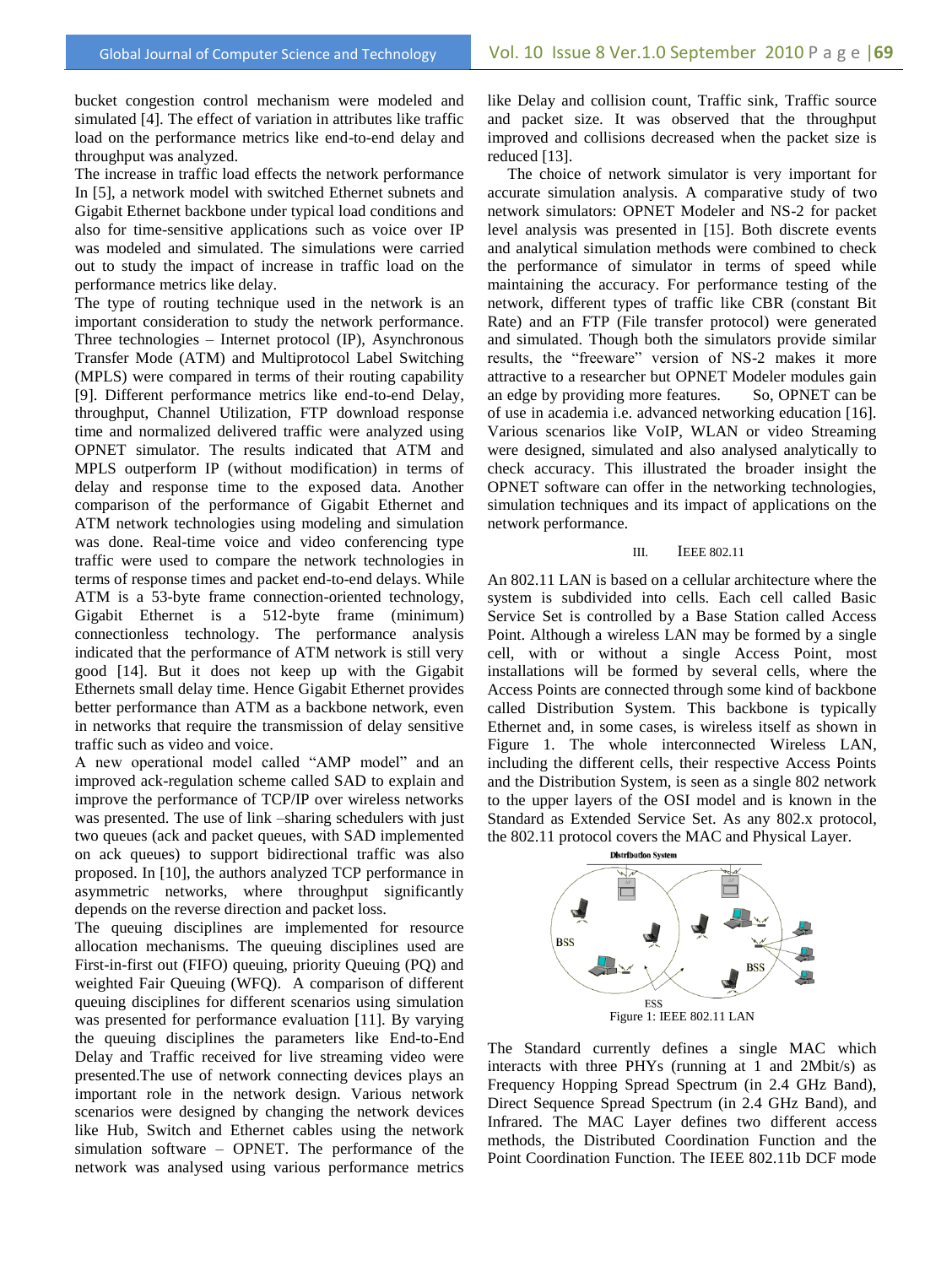is based on a "listen before-talk" mechanism i.e. it may be CSMA/CA protocol – a basic two way handshaking mechanism or Virtual Carrier Sense mechanism – four way handshaking mechanisms.

#### IV. IEEE 802.3

Wired Local Area Networking includes several technologies such as Ethernet, token Ring, Token bus, FDDI and ATM LAN. Some of these technologies survived for a while, but Ethernet is by far the dominant technology. Evolution from a 10Mbps Standard Ethernet to bridged Ethernet and then to a switched Ethernet paved a way for faster Ethernet. IEEE 802.3 Standard specifies CSMA/CD as the access method for first-generation 10-Mbps Ethernet, a protocol that helps devices share the bandwidth evenly without having the two devices transmit at the same time on the network medium. This CSMA/CD protocol was created to overcome the problem of collisions that occur when the packets are transmitted simultaneously from different nodes.

Performance metrics

 Some of the Performance metrics focused on, in the literature review, regarding wired and wireless LAN are:

**Collision count**: Total number of collisions encountered by this station during packet transmissions.

**Data Dropped**: Total number of bits that are sent by wireless node but never received by another node.

**Delay**: This statistic represents the end to end delay of all packets received by all the stations and forwarded to the higher layer.

**Load**: Total number of bits received from the higher layer. Packets arriving from the higher layer are stored in the higher layer queue. It may be measured in bits/sec or packets/sec.

**Media access delay**: Total time (in Seconds) that the packet is in the higher layer queue, from the arrival to the point when it is removed from the queue for transmission.

**Queue Size**: Represents the total number packets in MAC's transmission queue(s) (in 802.11e capable MACs, there will be a separate transmission queue for each access category).

**Throughput**: Total number of bits sent to the higher layer from the MAC layer. The data packets received at the physical layer are sent to the higher layer if they are destined for this destination.

Though Wireless networks, in contrary to wired networks, are relatively a new field of research, there exist some simulators to develop and test the effect of change in the input/other attributes parameters on various performance metrics.

# V. CONCLUSIONS

The aim of the paper is to highlight the research going on in the field of Wireless and wired Computer Networks. Various simulation studies were done using different types of network simulators, to study their performance comparison. An extensive literature review on wireless and wired networks using simulation has been investigated for their performance comparison by varying the attributes of network objects such as traffic load, file size, RTS/CTS, customizing the physical characteristics to vary BER, slot time, SIFS time or the contention window, to determine their impact on throughput & delay.

## VI REFERENCES

- 1) Mohammad Hussain Ali and Manal Kadhim Odah, ―*Simulation Study of802.11b DCF using OPNET Simulator*," Eng. & Tech. Journal, vol.27,No6,2009,pp:1108-1117,2009
- 2) Norbert Martinez, Angel A. Juan, Joan M.Marques and Javier Faulin, "Using OPNET to simulate the computer system that gives support to an on-line university Intranet," [Online]. Available: https://enterprise1.opnet.com/.
- Sameh H. Ghwanmeh, "Wireless network performance optimization using Opnet Modeler," Information Technology Journal 5(1), pp. 18-24, 2006.
- 4) N. Alborz, M. Keyvani, M. Nikolic, and Lj. Trajkovic, ``Simulation of packet data networks using OPNET,'' OPNETWORK 2000, Washington, DC, Aug. 2000.
- 5) J. A. Zubairi and Mike Zuber, "SUNY Fredonia Campus Network Simulation and Performance Analysis Using OPNET" in Proc. online OPNETWORK2000, Washington DCS, Aug 2000.
- 6) J. Song and Lj. Trajkovic, ``Enhancements and performance evaluation of wireless local area networks,'' OPNETWORK 2003, Washington, DC, Aug. 2003.
- 7) Cali, M.Conti and E. Gregori, "Dynamic tuning of the 802.11 protocol to achieve a theoretical throughput limit," IEEE/ACM Transactions on networking, vol. 8, no. 6, pp. 785-799, Dec. 2000.
- 8) Sarah Shaban, Hesham M.El Badawy, and Attallah Hashad, "Performance Evaluation of the IEEE 802.11 Wireless LAN Standards," WCE-2008, London, U.K., vol. 1, July 2-4, 2008.
- 9) Hafiz M. Asif and Md. Golam Kaosar, ―Performance Comparison of IP, ATM and MPLS Based Network Cores Using OPNET," in 1st IEEE International Conference on Industrial & Information Systems (ICIIS 2006), Sri Lanka, 8-11 August, 2006.
- 10) Dibyendu Shekhar, Hua Qin, Shivkumar Kalyanaraman, and Kalyan Kidambi, "Performance Optimization of TCP/IP over Asymmetric Wired and Wireless Links," in the proceeding of Conference on Next Generation Wireless Networks: Technologies, Protocols, Services and Applications (EW-2002), Florence, Italy, February 25-28, 2002 .
- 11) T. Velmurugan, Himanshu Chandra and S. Balaji, ―Comparison of Queuing disciplines for Differentiated Services using OPNET," IEEE, ARTComm.2009.128, pp. 744-746, 2009.
- 12) Yang Dondkai and Liu Wenli, "The Wireless Channel Modeling for RFID System with OPNET," Proceedings of the IEEE